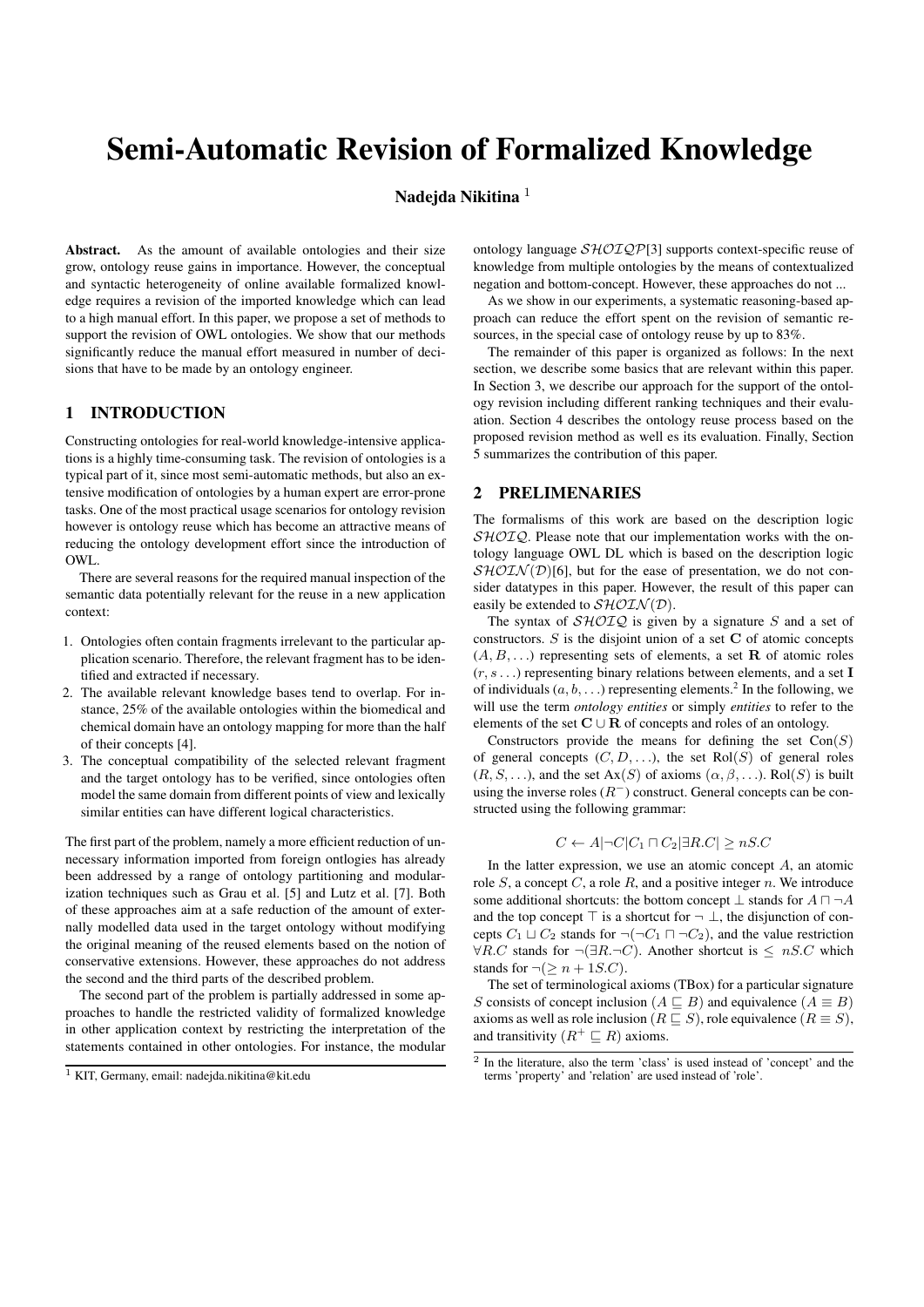The logical entailment  $\models$  is defined using the set-theoretic semantics for description logics. Given a signature  $S$ , an interpretation  $I$ is a pair  $\mathcal{I} = (\Delta^{\mathcal{I}}, \cdot^{\mathcal{I}})$ , where  $\Delta^{\mathcal{I}}$  is a non-empty set, called the domain of the interpretation, and  $\cdot^{\mathcal{I}}$  is the interpretation function that assigns to every  $A \in \mathbf{C}$  a subset  $A^{\mathcal{I}} \subseteq \Delta^{\mathcal{I}}$  , to every  $R \in \mathbf{R}$  a binary relation  $r^{\mathcal{I}} \subseteq \Delta^{\mathcal{I}} \times \Delta^{\mathcal{I}}$ , and to every  $a \in I$  an element  $a^{\mathcal{I}} \in \Delta^{\mathcal{I}}$ . The extension of the interpretation function to complex roles and concepts as well as the satisfaction relation between an interpretation  $\mathcal I$  and an axiom  $\alpha$  can be found in [1]. An interpretation  $I$  is a model of an ontology  $O$ , if it satisfies all axioms in  $O$ . An ontology  $O$  implies an axiom  $\alpha$ , if every model  $I$  of  $O$  satisfies  $\alpha$ . An ontology O implies a set of axioms T, denoted as  $\mathcal{O} \models \mathcal{T}$ , if it implies each axiom  $\alpha \in \mathcal{T}$ .

# 3 REVISION OF KNOWLEDGE BASES

When considering the reuse of knowledge from foreign ontologies, a decision needs to be taken for each of its axioms whether it complies with the requirements underlying  $T$  such as requirements concerning the logical expressiveness within the ontology or the exact meaning of ontology entities.

In our method, we rely on some particular assumptions about the process of ontology revision:

- The requirements for the resulting ontology are known to the reviewing ontology engineers.
- The ontology engineer reviews a set of axioms one by one and can only approve or decline each of them.
- Evaluation decisions cannot be changed during the evaluation. If any requirements have changed, the evaluation has to be restarted.

For the ease of further presentation, we introduce the following evaluation state function that reflects the delineated assumptions. It models the state of the evaluation process at a particular stage.

Definition 1 *(Evaluation state function) Let* O *be a set of axioms which has to be reviewed to verify the compatibility with a target ontology*  $\mathcal{T}$ *, and let*  $\mathcal{V}$  *be the set* {*approved, declined, unevaluated*}. *The evaluation state function*

$$
f_{\mathcal{T}}:\mathcal{O}\rightarrow\mathcal{V}
$$

*retrieves for each axiom*  $\alpha \in \mathcal{O}$  *the value approved, if it complies with the requirements for*  $T$ *, the value declined if it does not comply with the requirements for*  $T$ *, and the value unevaluated, if there is no information about it.*

# 3.1 Reasoning-Based Support of Ontology Revision

Based on the assumptions stated above, we present a method to reduce the number of required expert decisions during the ontology revision. We first clarify the ideas underlying the methods by the means of the following example. Assume that we have to review the following set of axioms:

( $\alpha$ ) Person  $\sqsubseteq \neg$ Event

( $\beta$ ) Employee  $\Box$   $\neg$  Lecture

( $\gamma$ ) Ordinary ≡ Ordinary Lecture

given a target ontology with the two following concept hierarchies:

- 1. Ordinary  $\sqsubseteq$  Employee  $\sqsubseteq$  Person and
- 2. Ordinary Lecture  $\sqsubseteq$  Lecture  $\sqsubseteq$  Event

In this example, if we approve the axiom  $\alpha$ , then, on the one hand, the axiom  $\gamma$  has to be declined, since it would otherwise lead to an inconsistent knowledge base. On the other hand, the axiom  $\beta$  has to be approved, since it already is indirectly contained in the knowledge base due to the subsumption hierarchies and  $\alpha$ .

This example illustrates the main idea behind the proposed reasoning-based support for ontology revision which is inspired by the work on debugging ontology mappings by Meilicke et al. [8], in particular the following two assumptions:

- 1. If an unevaluated mapping relationship contradicts with the already approved ones, the expert would decline it.
- 2. If an unevaluated mapping relationship is entailed by the already approved ones, the expert would approve it.

In this way, the the revision decisions of the expert can be propagateted to yet unevaluated mappings and the number of mappings to be evaluated by a human expert is reduced. We transfer these two assumptions to the revision of  $\mathcal{SHOLQ}$  knowledge bases and define the following succession operator which is based on several concrete notions of contradiction and entailment.

Definition 2 *(Succession operator) Let* Ω *denote the set of all possible axiom sets satisfying the* SHOIQ *syntax restrictions. For a set of axioms* O *which has to be reviewed an evaluation state function*  $f<sub>T</sub>$  *the succession operator* 

$$
\Phi: \mathcal{V}^{\mathcal{O}} \to \mathcal{V}^{\mathcal{O}}
$$

*retrieves the function*  $\Phi(f_\mathcal{T})$  *with* 

 $\Phi(f_{\mathcal{T}})(\alpha) =$  $\sqrt{ }$  $\int$  $\overline{\mathcal{L}}$ *approved if*  $f_{\tau}^{-1}$  (*approved*)  $\models \alpha$ *declined if*  $\alpha \models \beta, \beta \in f_{\mathcal{T}}^{-1}(declined)$ *or*  $f^{-1}_\mathcal{T}$  (approved)  $\cup \{\alpha\} \models \perp$ *or*  $f^{-1}_\mathcal{T}$  (*approved*)  $\cup \{\alpha\} \notin \Omega$ *unevaluated otherwise*

In the above definition, we state three particular indications of the logical contradiction within the assumption 1:

- Entailment of any of the already declined axioms by the considered unevaluated axiom  $\alpha$ :
- Unsatisfyability of the knowledge base consisting of the already approved axioms and the considered unevaluated axiom  $\alpha$ ;
- Violation of the  $\mathcal{SHOLQ}$  syntax restrictions by the knowledge base consisting of the already approved axioms and the considered unevaluated axiom  $\alpha$ .

Notice that due to the monotonicity of reasoning in  $\mathcal{SHOIQ}$ ,  $\Phi$  preserves the values {*approved,declined*} assigned by  $f_{\tau}$  to the axioms and only influences the evaluation values of axioms with  $f_{\mathcal{T}}(\alpha) =$  *unevaluated.* 

## 3.2 Ranking

The impact of reasoning-based support depends on the order in which axioms are evaluated. For instance, if the ontology engineer has to evaluate the axioms concerning the entity *Decision*

- 1. Decision  $\Box$  Distinct-Entity
- 2. Decision  $\sqsubseteq$  Mental-Entity
- 3. Decision  $\Box$  Mental-Object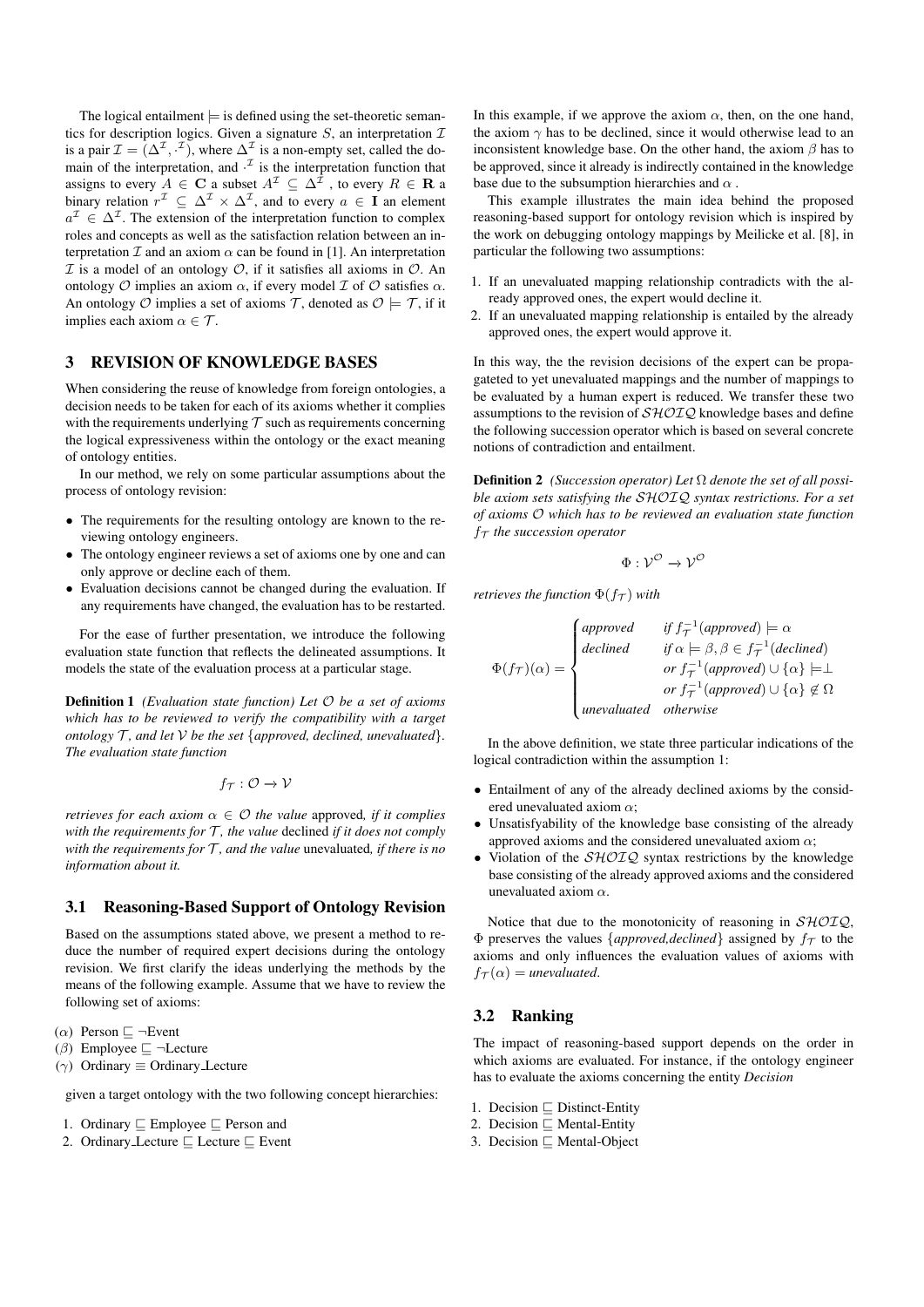and the evaluated ontology  $T$  already contains the subclass axioms

- a. Mental-Entity  $\sqsubseteq$  Distinct-Entity
- b. Mental-Object  $\sqsubseteq$  Mental-Entity

then, declining axiom 1 or approving axiom 3 would result in an automatic evaluation of axioms 1-3. Approving the axioms in the presented order or declining in the inverse order would however require two additional expert decisions. Obviously, ranking and ordering the axioms can increase the effect of the reasoning-based support. The results of our latter experiments support the intuitive assumption that the calculation of an optimal order by comparing the results of all possible axiom arrangements would not be feasible for an interactive application. In the following, we consider one available ranking technique and develop two new ranking techniques which aim at finding an advantageous order of the axioms.

## *3.2.1 MEILICKERANK*

Meilicke et al. [8] propose a ranking function for mapping relationships of types {*subconcept, superconcept, disjoint concepts*} resulting from ontology mapping. This ranking is based on combinatorics and is independent from the current evaluation state. We adapt the this technique for ranking of  $\mathcal{SHOLQ}$  axioms in order to evaluate how well the ranking technique is suited for ontology revision. The ranking value for an axiom  $\alpha$  containing concepts  $C \in \mathbf{C}(\mathcal{O}_1)$  and  $D \in \mathbf{C}(\mathcal{O}_2)$  is calculated as follows:

•  $\text{sub}(\mathcal{O}_1, C) \cdot (\text{super}(\mathcal{O}_2, D) + \text{dis}(\mathcal{O}_2, D)), \text{ if } \alpha = (C \sqsubseteq D)$ 

- super $(\mathcal{O}_1, C) \cdot (\text{sub}(\mathcal{O}_2, D) + \text{dis}(\mathcal{O}_2, D))$ , if  $\alpha = (C \sqsupseteq D)$
- $\text{sub}(\mathcal{O}_1, C) \cdot (\text{super}(\mathcal{O}_2, D) + \text{dis}(\mathcal{O}_2, D)) +$  $super(O_1, C) \cdot (sub(O_2, D) + dis(O_2, D))$ , if  $\alpha = (C \equiv D)$

where  $sub(\mathcal{O}, C)$  returns the number of all subconcepts of concept C in  $\mathcal O$ , super  $(\mathcal O, C)$  returns the number of all superconcepts of C in  $\mathcal O$ , and dis  $(\mathcal O, C)$  returns the number of all concepts that are disjoint with  $C$ . Since the ranking values have to be calculated only once, the ranking method promises to be efficient in terms of time.

## *3.2.2 NEXTMAXRANK*

As we can see from the example, the number of axioms which can be entailed about the currently considered entity  $E_u$  depends on the set of already approved axioms about the entity  $E_u$ . Therefore, another possible way to rank the axioms would be to calculate for each unevaluated axiom the number of unevaluated axioms that can be entailed, if the considered axiom is approved. This is exactly how the ranking function NEXTMAXRANK works. It applies reasoning at each evaluation step and presents the axiom with the maximal number of subsequent entailments to the expert. This maximal number of subsequent entailments represents the local maximum of the corresponding evaluation step. Since the ranking values depend on the approved axioms, the result is to a certain extent dependent on the original order of the axioms.Therefore, the overall number of entailments is not neserrarily the global optimum. However, this ranking technique takes possible axiom declines into account by calculating the ranking values after each expert evaluation step.

#### *3.2.3 MINSETRANK*

Another possibility to rank the axioms is to determine a minimal, logically nonredundant subset within the total set of unevaluated axioms which can be used to deduce the remaining unevaluated axioms. If no axioms are declined, un evaluation of the minimal set would suffice. Therefore, the minimal set should be ranked higher than the remainder in order to insure that it will be evaluated first. The ranking technique MINSETRANK is an approximation of this idea. By the means of reduction rules shown in Table 1, a set of axioms can be reduced to a much smaller set with the same amount of information. We rank an axiom with 1, if there are no reduction rules defined for it or the defined rules are satisfied by the considered knowledge base. Otherwise we rank it with 0.

| Axiom type                                | <b>Reduction Rules</b>                                                                      |
|-------------------------------------------|---------------------------------------------------------------------------------------------|
| $C_1 \sqsubset C_2$                       | $\mathcal{O} \not\models \{C_1 \sqsubseteq C_3, C_3 \sqsubseteq C_2\}$                      |
|                                           | for any $C_3 \in \mathbf{C}/\{C \mathcal{O}  \models \{C \equiv C_1\} \vee$                 |
|                                           | $\mathcal{O} \models \{C \equiv C_2\}\}\$                                                   |
| $\overline{C_1} \sqsubseteq \neg C_2$     | $\mathcal{O} \not\models \{C_1 \sqsubseteq C_3, C_2 \sqsubseteq \neg C_3\}$                 |
|                                           | for any $C_3 \in \mathbb{C}/\{C \mathcal{O}  \models \{C \equiv C_1\}$                      |
|                                           | $\mathcal{O} \not\models \{C_2 \sqsubseteq C_4, C_1 \sqsubseteq \neg C_4\}$                 |
|                                           | for any $C_4 \in \mathbb{C}/\{C \mathcal{O}  \models \{C \equiv C_2\}$                      |
| $\exists R_1 \ldotp \top \sqsubseteq C_1$ | $\mathcal{O} \not\models \{C_1 \sqsupseteq C_2, \exists R_1 \ldotp \top \sqsubseteq C_2\}$  |
|                                           | for any $C_2 \in \mathbf{C}/\{C \mathcal{O}  \models \{C \equiv C_1\}$                      |
|                                           | $\mathcal{O} \not\models \{R_2 \equiv R_1^-, R_2 = R^*, \top \sqsubseteq \forall R_2.C_1\}$ |
|                                           | for any $R_2 \in \mathbf{R}/\{R \mathcal{O}  \models \{R \equiv R^*\}\}\$                   |
| $\top \sqsubset \forall R_1.C_1$          | $\mathcal{O} \not\models \{C_1 \sqsupseteq C_2, \top \sqsubseteq \forall R_1.C_2\}$         |
|                                           | for any $C_2 \in \mathbf{C}/\{C \mathcal{O}  \models \{C \equiv C_1\}$                      |
|                                           | $\mathcal{O} \not\models \{R_2 \equiv R_1^-, R_2 = R^*, \exists R_2.\top \sqsubseteq C_1\}$ |
|                                           | for any $R_2 \in \mathbf{R}/\{R \mathcal{O}  \models \{R \equiv R^*\}\}\$                   |
| $R_1 \sqsubset R_2$                       | $\mathcal{O} \not\models \{\overline{R_1 \sqsubseteq R_3, R_3 \sqsubseteq R_2}\}\$          |
|                                           | for any $R_3 \in \mathbf{R}/\{R \mathcal{O}  \models \{R \equiv R_1\} \vee$                 |
|                                           | $\mathcal{O} \models \{R \equiv R_2\}\}\$                                                   |

Table 1. Reduction rules used in MINSETRANK for different axiom types.

In some cases, there are several alternative ways to express a piece of information and there is no particular reason to prefer one or the other alternative. For instance, a domain restriction of a role can be also expressed by specifying the range of its inverse role. Both alternatives would result in an equal number of axioms in the minimal set. In this case, we choose one of the alternatives to be an element of the minimal set based on the original order of the axioms. For instance, one of the two roles inverse to each other is chosen as a target for axioms (denoted as  $R^*$  within the reduction rules) if it was the first one to be mentioned in an axiom. The redundant axioms of the second role will be then ranked with 0.

#### 3.3 Evaluation

We compare the described ranking methods on several axiom sets in order to estimate their strengths and weaknesses. On the one hand, we investigate, to what extent the manual effort of ontology revision can be reduced in terms of required expert decisions. On the other hand, we are interested in execution time required for the evaluation of the different axiom sets. We measure the evaluation effort  $\varepsilon(\mathcal{T})$ required for an evaluation of the axiom set  $\mathcal T$  as the number of axioms that have to be evaluated by a human expert. The relative effort reduction which is used for the presentation of the results is then calculated as

$$
\varrho(\mathcal{T}) = 100\% \cdot \frac{\#(\mathcal{T}) - \varepsilon(\mathcal{T})}{\#(\mathcal{T})}
$$

We assume that the number of expert decisions in a manual evaluation corresponds to the number of axioms  $#(\mathcal{T})$  considered in the revision.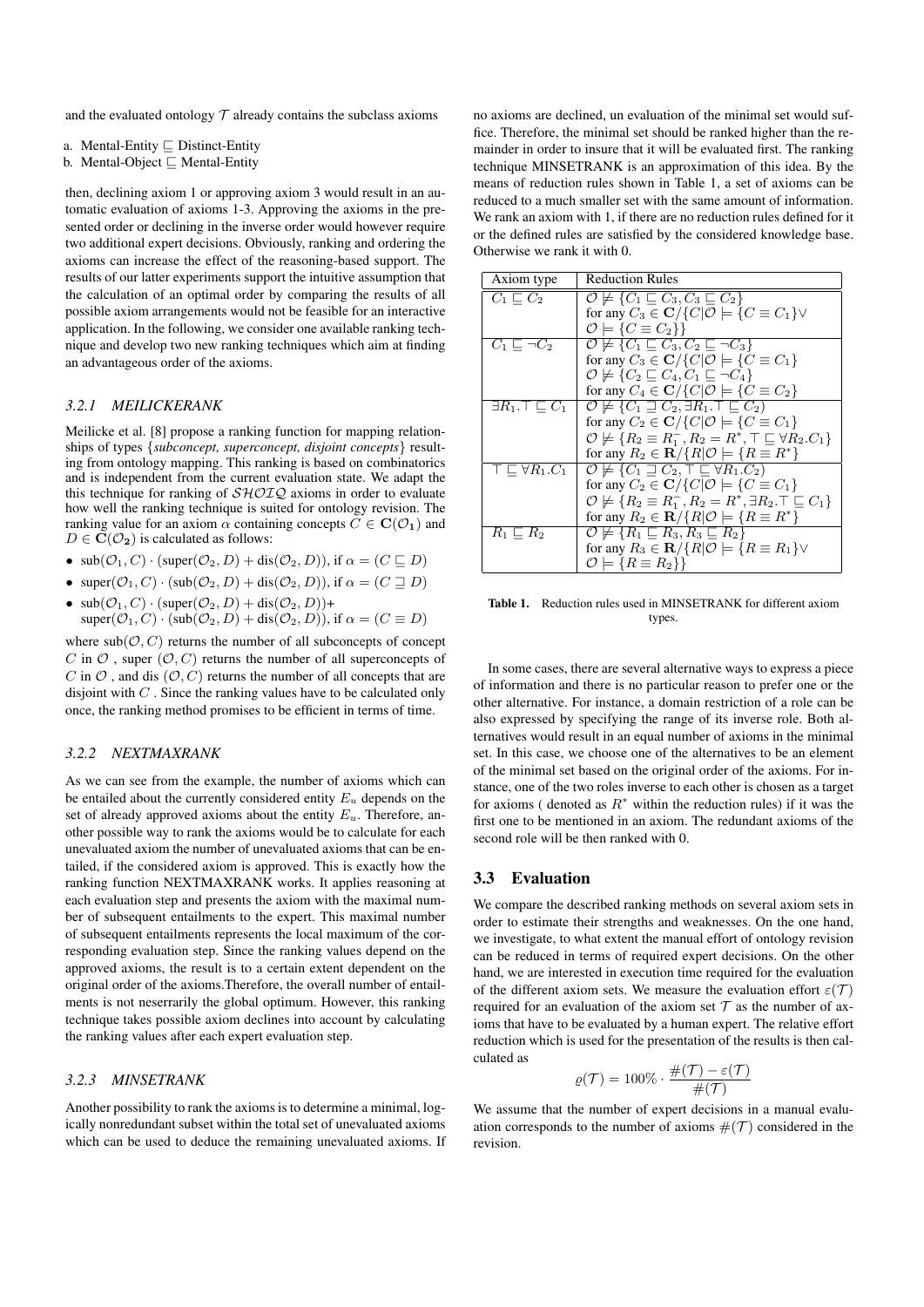| Ranking         | Simulation Mode    | <b>Test Ontology A</b> | <b>Test Ontology B</b> | Pcs        | <b>MyReview</b> | Cmt               | OpenConf | Sofsem   |
|-----------------|--------------------|------------------------|------------------------|------------|-----------------|-------------------|----------|----------|
| Axiom set size  |                    | 43                     | 18                     | 187        | 1126            | 694               | 452      | 424      |
| <b>RANDOM</b>   | approve all        | 22/48%                 | $12/33\%$              | 129/31%    | 820/27%         | $\sqrt{399/43\%}$ | 352/22%  | 270/36%  |
|                 | decline every 10th | 22/48%                 | 12/33%                 | 140/25%    | 873/22%         | 445/36%           | 367/19%  | 293/31%  |
|                 | decline every 2nd  | 31/27%                 | $16/11\%$              | 167/10%    | 1025/9%         | 584/16%           | 421/7%   | 382/10%  |
|                 | best time          | 00:00:01               | 00:00:01               | 00:00:03   | 00:03:21        | 00:00:21          | 00:00:31 | 00:00:12 |
| <b>NEXTMAX</b>  | approve all        | 9/79%                  | 6/66%                  | 118/36%    | 361/68%         | 192/72%           | 228/49%  | 218/48%  |
|                 | decline every 10th | 9/79%                  | 6/66%                  | 127/32%    | 422/62%         | 222/68%           | 247/45%  | 242/42%  |
|                 | decline every 2nd  | 24/44%                 | 14/22%                 | 171/8\%    | 842/25%         | 441/36%           | 360/20%  | 349/17%  |
|                 | best time          | 00:00:06               | 00:00:01               | 00:03:24   | 09:29:23        | 01:07:19          | 00:57:34 | 01:00:44 |
| <b>MEILICKE</b> | approve all        | 18/58%                 | $11/38\%$              | 128/31%    | 789/30%         | 350/50%           | 336/26%  | 263/38%  |
|                 | decline every 10th | 18/58%                 | 11/38\%                | 134/28%    | 839/25%         | 398/43%           | 351/22%  | 278/34%  |
|                 | decline every 2nd  | 26/39%                 | 14/22%                 | $165/11\%$ | 996/12%         | 527/24%           | 425/6%   | 370/13%  |
|                 | best time          | 00:00:00               | 00:00:01               | 00:00:03   | 00:02:10        | 00:00:45          | 00:02:37 | 00:00:37 |
| <b>MINSET</b>   | approve all        | 9/79%                  | 6/66%                  | $125/33\%$ | 405/64%         | $231/67\%$        | 252/44%  | 238/44%  |
|                 | decline every 10th | $9/79\%$               | 6/66%                  | 136/27%    | 447/60%         | 269/61%           | 259/43%  | 254/40%  |
|                 | decline every 2nd  | 24/44%                 | 14/22%                 | 175/6%     | 822/27%         | 517/26%           | 382/15%  | 337/21\% |
|                 | best time          | 00:00:00               | 00:00:00               | 00:00:03   | 00:01:53        | 00:00:57          | 00:01:32 | 00:00:35 |

**Table 2.** Simulation results for different ranking techniques containing  $\varrho(\mathcal{T})$  and  $\varepsilon(\mathcal{T})$  values for each axiom set  $\mathcal{T}$  and each experimental setting.

In order to measure  $\varepsilon(T)$ , we run a simulation of the evaluation where a virtual expert evaluates axioms according to a particular simulation setting. Since the discussed ranking techniques are to different extents optimized for the approval of the reviewed data, they can react differently on a decreasing level of data quality. Each simulation setting has a particular defined proportion of declined axioms which reflects a situation with a particular niveau of data quality. In this evaluation, we have used three different simulation setting: *accept all*, *decline every 10th* and *decline every 2nd*.

We run the simulation for different axiom sets obtained from the ontologies of the OntoFarm dataset [9]. In order to better understand the ranking effectiveness, we additionally use a test ontology with an explicitly known structure, which is small enough to be read at once by a human. The test ontology A is shown in Fig. 1. The total number of logical axioms extracted from the test ontology amounts to 43 axioms. To demonstrate how the redundancy depends on the hierarchy depth, we also construct a test ontology B that does not contain the concepts  $A_6$ ,  $A_5$  and  $A_4$ . In the domain axiom,  $A_6$  is replaced by A3. The number of extracted logical axioms decreased to 18 which is less than a half of the previous amount. Indeed, alone the number of possible subclass axioms grows factorially with the hierarchy depth. We conclude that the hierarchy depth is a very important factor for the redundancy within a knowledge base.

$$
A_1 \sqsupseteq A_2 \sqsupseteq A_3 \sqsupseteq A_4 \sqsupseteq A_5 \sqsupseteq A_6
$$

$$
A_7 \sqsupseteq A_8 \sqsupseteq A_9
$$

$$
A_1 \sqsubseteq \neg A_7
$$

$$
\exists R_1. \top \sqsubseteq A_6
$$

Figure 1. The structure of the test ontology A

The results of the simulation are presented in Table 2. Before discussion the ranking methods, we point out two interesting findings that concern all ranking methods:

- 1. Even though the experimental setting RANDOM does not require the additional execution time for ranking and sorting of axioms since they are evaluated in a random order, MINSETRANK and MEILICKERANK outperform it with three axiom sets out of seven. This can be explained by the significant reduction of the number of required evaluation steps which in turns leads to an execution time reduction that is higher than the time required for axiom ranking. In case of an evaluation by a human expert, we expect the improvement of evaluation time caused by ranking to be much more prominent, since each expert evaluation step will take more time than the simulated expert decision and therefore the number of expert evaluation steps will be leveraged significantly higher than the time required for ranking.
- 2. While the results in the simulation mode *accept all* show more or less stable performance differences between the different ranking methods, the other two modes, and especially *decline every 2nd*, yield less stable experiment results. This can be explaned by the fact that the decline of different axioms also has differently strong consequences for the effort reduction and since the ranking methods do not explicitly take the potential of a decline into account, a higher number of declines leads to more random results.

As we can see, NEXTMAXRANK achieves the best average performance. However, the time results of NEXTMAXRANK are unacceptable with the execution time of 9.5 hours on the axiom set MyReview. The time results of MEILICKERANK are significantly better with 2.18 hours for the same axiom set, but its effectiveness is on average 20% lower than that of NEXTMAXRANK. MINSE-TRANK achieves almost as high effectiveness as NEXTMAXRANK with on average only 3% lower performance and at the same time very good results in terms of execution time. In fact, the execution time of MINSETRANK is only slightly higher than that of the RAN-DOM experimental setting, but for the reason discussed above, in a real revision setting MINSETRANK is very likely to yield the best time results. Because of its good performance and execution time, we use MINSETRANK in the latter experiments within the context of ontology reuse.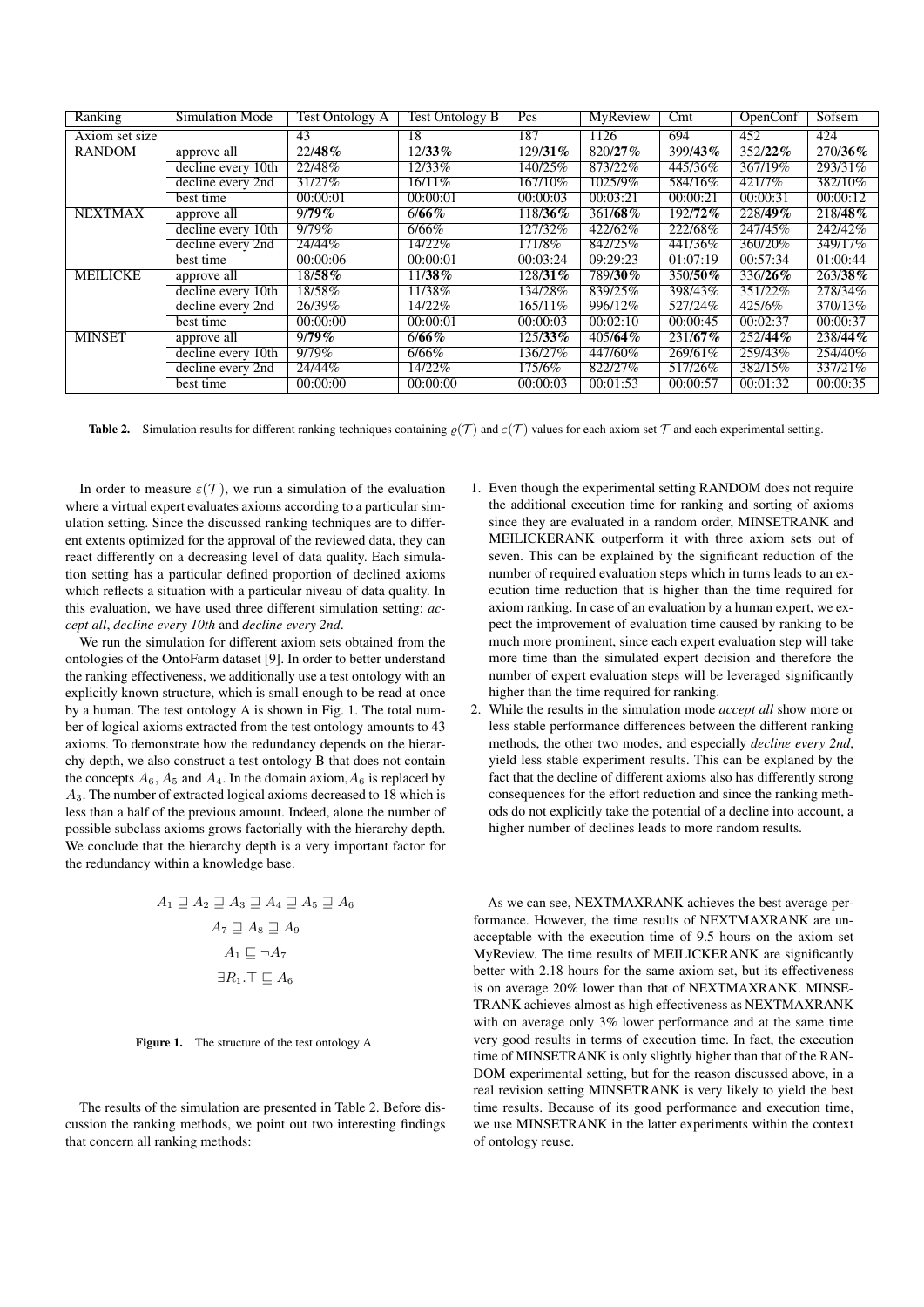# 4 REVISION-BASED ONTOLOGY REUSE

In principle, ontology revision is an important task within most ontology enginnering processes such as manual ontology construction or ontology learning. In this section, we demonstrate how the proposed ontology revision support can be embeded in an ontology reuse scenario, where the knowledge from several potentially overlapping sources needs to be reused in a particular application context that is partially specified by a target ontology  $\mathcal{T}$ .

The reuse process allows an ontology engineer to select and reuse any part of the externally specified knowledge and is depicted in Algorithm1. This process consists of an automatic information integration phase and an interactive revision phase. The first phase includes an Ontology Matching task in order to establish the relationships between the entities  $E_{\mathcal{T}}$  of the target ontology and the entities  $E_{\mathcal{F}_i}$  of the external knowledge bases  $\mathcal{F}_i$ . Note that when the externaly formalized knowledge comes from different sources, several correspondence relationships for the same entity as well as correspondence relationships between the foreign ontologies are possible. In this section, we denote the set of logical equivalence axioms  $E_{\mathcal{T}} \equiv E_{\mathcal{F}_i}$  derived from these correspondence relationships as  $\mathcal{C}_{\mathcal{F}_i\mathcal{T}}$ .

Algorithm 1 Ontology reuse supported by reasoning-based revision **Require:** target ontology  $\mathcal{T}$ , sets of axioms  $\mathcal{F}_i$ 

 $\mathcal{C}_{\mathcal{F}_i\mathcal{T}} = \text{MATCH}(\mathcal{T}, \mathcal{F}_i) \{ \mathcal{C}_{\mathcal{F}_i\mathcal{T}} : \text{equivalence axioms derived from}$ Ontology Matching}  $U \leftarrow \text{TRANSLATE}^{\mathcal{T}}(\mathcal{F}_i, \mathcal{C}_{\mathcal{F}_i \mathcal{T}})$  {*U*: set of unevaluated axioms}  $f \leftarrow \text{INIT}(\mathcal{T}, U) \{f: \text{function reflecting the state of the revision}\}$  $f \leftarrow \Phi(f)$  $U \leftarrow f^{-1}(unevaluated)$ 

 $U \leftarrow$  MINSETRANKSORT $(U, f)$ while  $U \neq \emptyset$  do  $\alpha \leftarrow$  GETFIRST $(U)$  $f \leftarrow$  EXPERTEVALUATE( $\alpha$ )  $U \leftarrow U/\{\alpha\}$  $f \leftarrow \Phi(f)$  $U \leftarrow f^{-1}(unevaluated)$ end while return f

Using  $\mathcal{C}_{\mathcal{F}_{i},\mathcal{T}}$ , the axioms of the knowledge bases are "translated" into the vocabulary of the target ontology in order to obtain a less complicated input for the revision and allow the ontology engineer a safe partial reuse and modification of the reused knowledge. This processing step will be discussed in more detail in the next subsection.

Since  $\mathcal T$  is assumed to already comply with the application requirements, its axioms can be seen as approved and are assigned the corresponding value when the evaluation state function is initialized. The initialized function is used to propagate the evaluation values based on the definition of Φ before the axioms are ranked and sorted using MINSETRANK. Already at this stage and before the expert evaluates any axioms, many of the unevaluated axioms entailed by and contradicting  $T$  can be evaluated automatically.

During the second phase, the expert reviews the sorted axioms in  $U$  one by one while after each evaluation decision some axioms are evaluated automatically by  $\Phi$  and disappear from the revision list.

## 4.1 Knowledge Base Translation

As already mentioned in the introduction, externally specified knowledge bases often contain statements that are not compatible with the requirements unterlying the new application context or do not contain some statements that are required within this context. If, for instance, the role *partOf* is specified as irreflexive, but it has to be reflexive in the new appication scenario due to a slightly different meaning, there is a need for a safe way to adapt the specification of this role. Since the IRIs of ontology entities are supposed to be globally unique, it would be safe to create a new entity with a new IRI or to use the IRI of an entity declared within the target ontology. The latter of the two alternatives would also allow us to reduce the sets of equivalent entities declared in  $\mathcal{C}_{\mathcal{F}_i\mathcal{T}}$  to a single entity per set with a single IRI that is probably already familiar to the ontology engineer responsible for the revision.

To transfer the original specification into the target entity, we partially "translate" the language of a foreign ontology into the language of  $T$  by the means of the following translation operator:

**Definition 3** *(Translation operator)* A *translation of an axiom*  $\alpha \in$  $F$  *into the language of the ontology*  $T$  *w.r.t. the set of equivalence relationships*  $C_F\tau$  *is defined as* 

$$
T^{\mathcal{T}}(\alpha, \mathcal{C}_{\mathcal{FT}}) = \alpha \{ E_{\mathcal{F}} \mapsto E_{\mathcal{T}} | (E_{\mathcal{F}} \equiv E_{\mathcal{T}}) \in \mathcal{C}_{\mathcal{FT}} \}
$$

*A translation of a set of axioms* F *is defined as*

$$
T^{\mathcal{T}}(\mathcal{F}, \mathcal{C}_{\mathcal{F}\mathcal{T}}) = \{T^{\mathcal{T}}(\alpha, \mathcal{C}_{\mathcal{F}\mathcal{T}})| \alpha \in \mathcal{F}\}
$$

Consequently, a translation of  $F$  is a set of axioms resulting from the replacement of the foreign ontology symbol  $E_{\mathcal{F}}$  within  $\mathcal F$  by the symbol  $E_{\mathcal{T}}$  of the target ontology, if  $C_{\mathcal{FT}}$  contains  $E_{\mathcal{F}} \equiv E_{\mathcal{T}}$ . Note that axioms obtained from a translation may reference entities from both, the foreign and the target ontologies, since entities  $E_{\mathcal{F}}$ not connected by any equivalence axioms to the entities of  $T$  were not replaced.

We claim that the following statements expressing three different requirements hold for the translation operator:

Theorem 1 *(Requirements fulfillment by the translation operator)* Let  $\Omega$  *denote the set of all possible axiom sets satisfying the*  $\mathcal{SHOIQ}$ *syntax restrictions. Let*  $\mathcal{T}$ *,*  $\mathcal{Y}$  *and*  $\mathcal{F}$  *be sets of*  $\mathcal{SHOLQ}$  *axioms.* 

- *1.*  $(\mathcal{T} \cup T^{\mathcal{T}}(\mathcal{F}, \mathcal{C}_{\mathcal{F}\mathcal{T}}) \subset \Omega$ , if  $(\mathcal{T} \cup \mathcal{F} \cup \mathcal{C}_{\mathcal{F}\mathcal{T}}) \subset \Omega$ *(Preservation of* SHOIQ *syntax restrictions)*
- 2.  $(T \cup \mathcal{F} \cup \mathcal{C}_{\mathcal{FT}}) \models \mathcal{Y}$ , iff  $\mathcal{T} \cup T^{\mathcal{T}}(\mathcal{F}, \mathcal{C}_{\mathcal{FT}}) \models T^{\mathcal{T}}(\mathcal{Y}, \mathcal{C}_{\mathcal{FT}})$ *(Entailment)*
- 3.  $\mathcal{T} \cup \mathcal{F} \cup \mathcal{C}_{\mathcal{FT}}$  *is consistent, iff*  $\mathcal{T} \cup T^{\mathcal{T}}(\mathcal{F},\mathcal{C}_{\mathcal{FT}})$  *is consistent (Consistency)*

The stated requirements on the one hand prevent the generation of facts which were not a part of the original knowledge base, and, on the other hand, preserve all facts of the original knowledge base. They also preserve the consistency and prevent a violation of the  $SHOIQ$  syntax restrictions within the knowledge base. Since the translation operator only merges equivalent entities, the proof for these statements is trivial.

# 4.2 Ontology Reuse Evaluation

We evaluate the proposed methodology in the scenario where search engine results are considered for reuse in a particular context represented by the target ontologies. As target ontologies, we consider